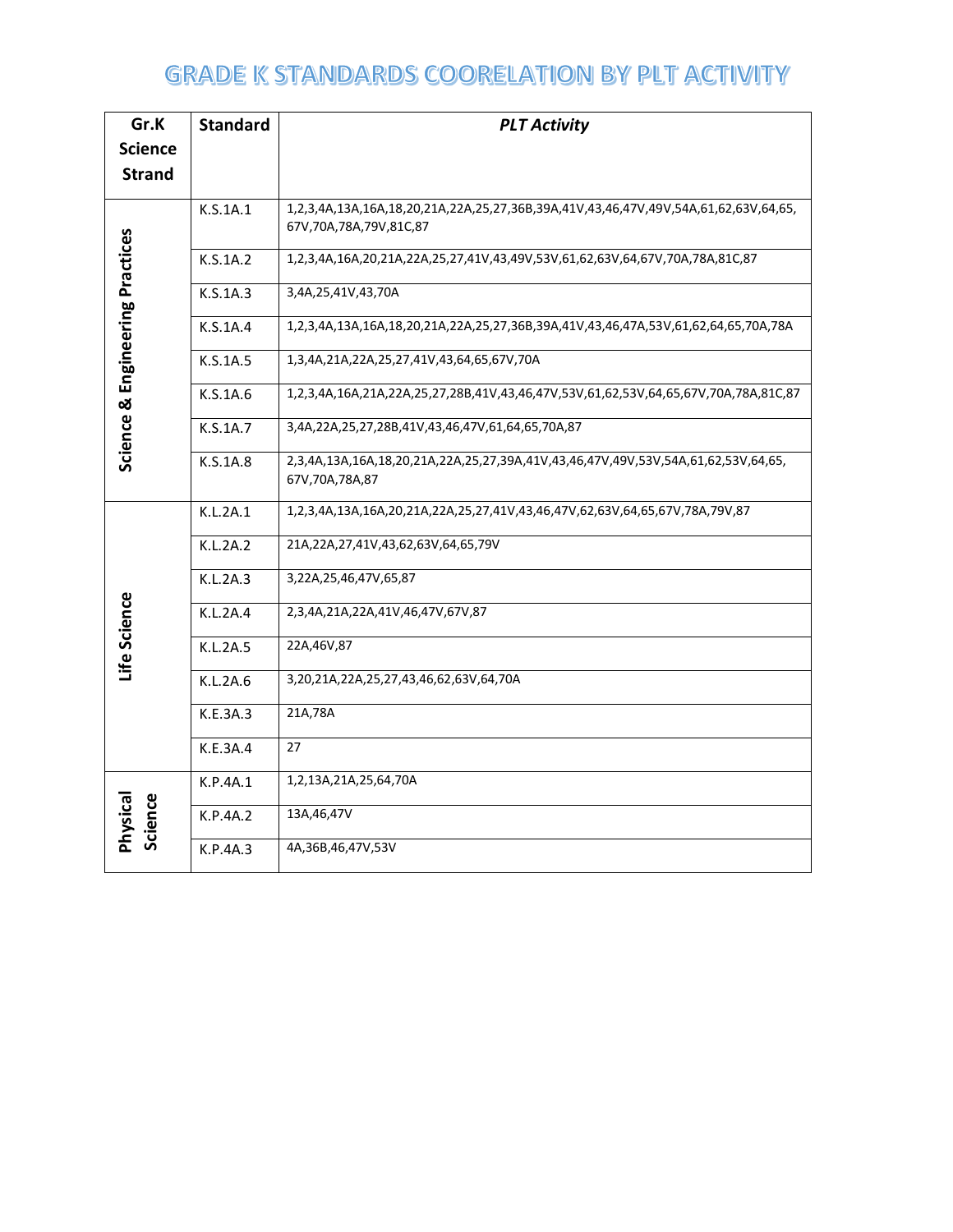| Kindergarten                              | <b>Standard</b> | <b>PLT Activities</b>            |  |  |  |
|-------------------------------------------|-----------------|----------------------------------|--|--|--|
| <b>Math Strand</b>                        |                 |                                  |  |  |  |
|                                           | K.NSBT.1        | 25,27                            |  |  |  |
|                                           | K.NSBT.2        | 25                               |  |  |  |
|                                           | K.NSBT.3        | 25                               |  |  |  |
| NUMBER SENSE BASE TEN                     | K.NSBT.4        | 25                               |  |  |  |
|                                           | K.NSBT.5        | 25,27                            |  |  |  |
|                                           | K.NSBT.6        | 27                               |  |  |  |
|                                           | K.NSBT.9        | 25                               |  |  |  |
|                                           | K.G.1           | 1,22A                            |  |  |  |
| <b>GEOMETRY</b>                           | K.G.2           | $\mathbf{1}$                     |  |  |  |
|                                           | K.G.5           | $\mathbf{1}$                     |  |  |  |
|                                           | K.MDA.1         | 21A, 25, 41V, 65, 67V            |  |  |  |
|                                           | K.MDA.2         | 6A,21A,25,41V,65,67V,70A         |  |  |  |
|                                           | K.MDA.3         | 6A,12A,16A,22A,25,27,36B,53V     |  |  |  |
| <b>MEASUREMENT &amp;</b><br>DATA ANALYSIS | K.MDA.4         | 6A,16A,22A,25,27,41V,47V,53V,70A |  |  |  |
|                                           | K.MDA.5         |                                  |  |  |  |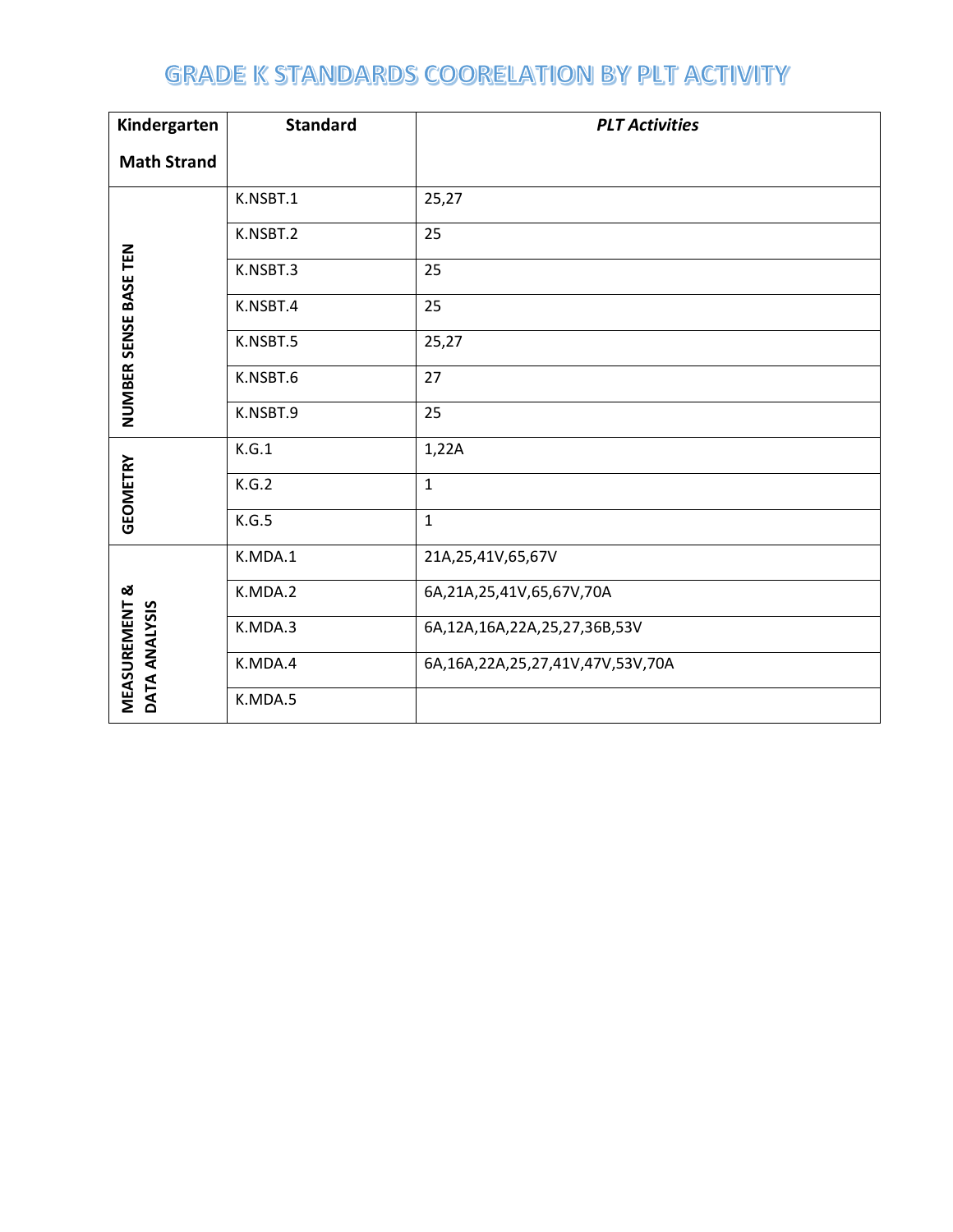| Kindergarten                    | Standard | <b>PLT Activity</b>                          |
|---------------------------------|----------|----------------------------------------------|
| <b>ELA Strand</b>               |          |                                              |
|                                 | 1.1.1    | 1,24A,13A,20,21A,46,49V,54A,61,62,78A,79V,87 |
|                                 | 1.2.1    | 16A, 18, 20, 87, 95                          |
|                                 | 1.3.1    | 1,2,4A,13A,20,21A,46,61,62,78A,95            |
|                                 | 1.3.2    | 1,2,4A,13A,20,21A,46,61,62,78A               |
|                                 | 1.4.1    | 1,2,4A,13A,16A,20,21A,46,61,62,78A,79V,87    |
| nquiry-based Literacy Standards | 1.4.2    | 1,2,4A,13A,20,21A,46,61                      |
|                                 | 1.4.3    | 1,2,4A,13A,20,21A,46,54A,62,78A,87           |
|                                 | 1.5.1    | 4A,16A,20,21A,46,54A,61,78A,87               |
|                                 | 1.5.2    | 4A,13A,16A,20,46,54A,61,78A,87               |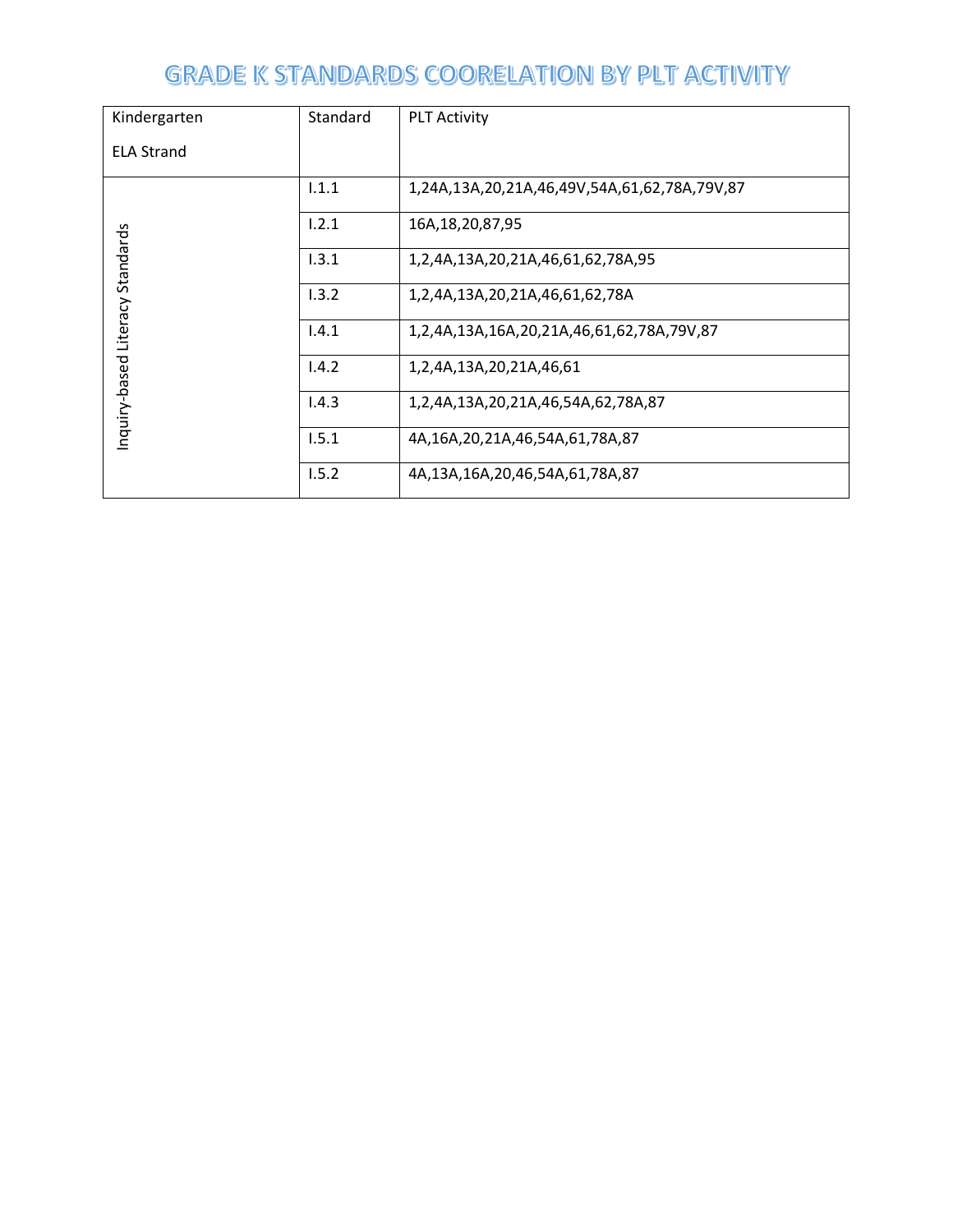| Kindergarten      | <b>Standard</b> | <b>PLT Activities</b>                             |
|-------------------|-----------------|---------------------------------------------------|
| <b>ELA Strand</b> |                 |                                                   |
|                   | K.W.1.2         | 2,4A,20                                           |
|                   | K.W.2.1         | 2,4A,16A,20,21A                                   |
|                   | K.W.2.2         | 4A                                                |
|                   | K.W.3.1         | 4A,20                                             |
|                   | K.W.3.2         | 2,20                                              |
| Writing           | K.W.4.1         | 16A,21A                                           |
|                   | K.W.4.4         | 21A                                               |
|                   | K.W.4.5         | 21A                                               |
|                   | K.W.4.8         | 21A                                               |
|                   | K.W6.1          | 2,21A                                             |
|                   | K.W.6.2         | 21A,78A                                           |
|                   | K.C.1.1         | 1,4A,13A,18,20,21A,46,54A,55V,61,62,78A,79V,87.95 |
|                   | K.C.1.2         | 1,2,4A,13A,18,21A,46,54A,61,78A,87,95             |
|                   | K.C.1.3         | $\mathbf{1}$                                      |
|                   | K.C.1.4         | 18,20,46,54A,78A,87                               |
|                   | K.C.1.5         | 1,2,4A,18,20,21A,46,54A,61,78A,87,95              |
| Communication     | K.C.2.1         | 1,2,4A,13A,16A,18,20,21A,46,54A,55V,61,78A,87,95  |
|                   | K.C.2.2         | 2,16A,18,20,21A,78A                               |
|                   |                 |                                                   |
|                   | K.C.3.1         | 2,20,54A                                          |
|                   | K.3.2           | 1,2,20,21A,61                                     |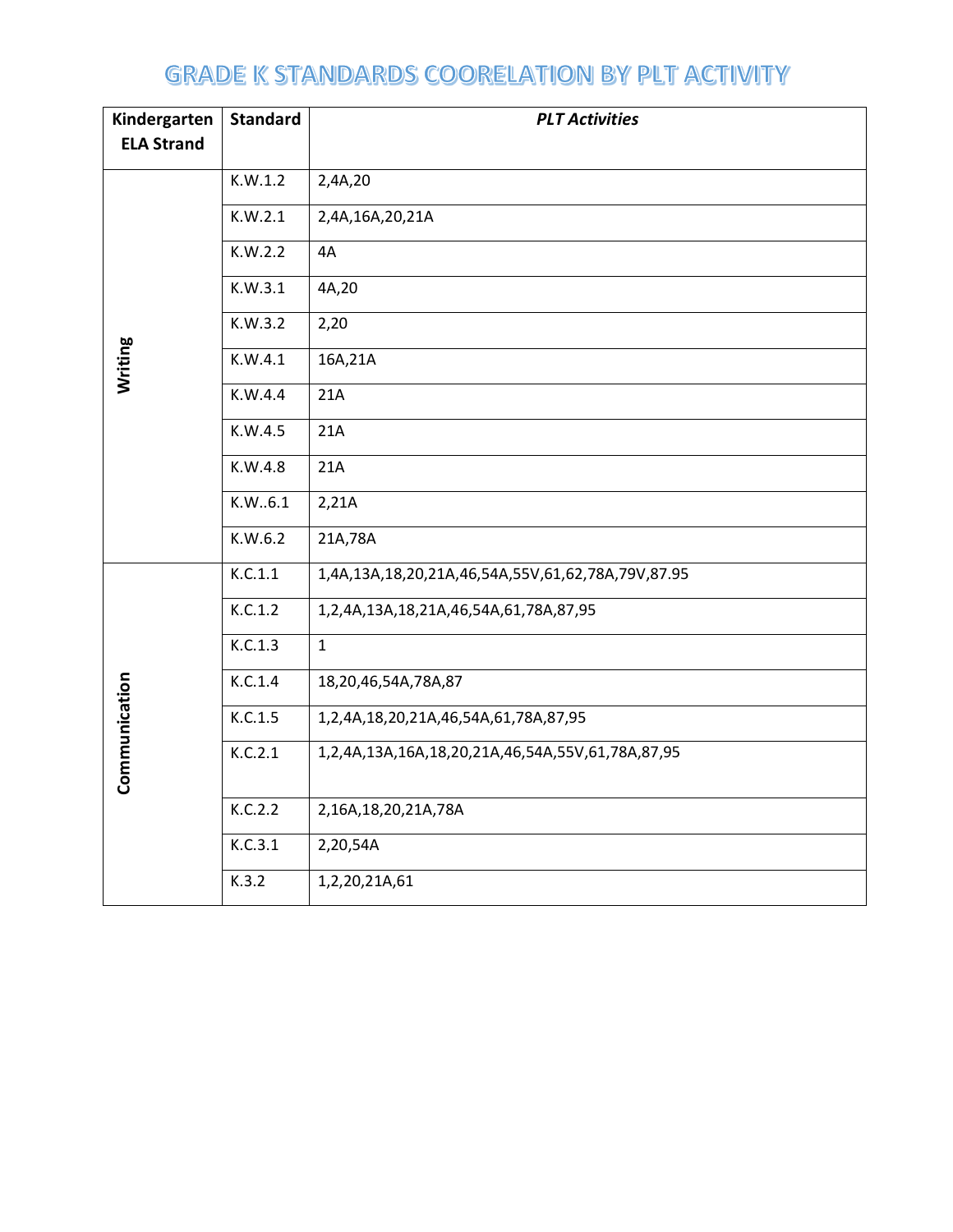| Gr. K Soc. St.       | <b>Standard</b> | <b>PLT Activity</b>                |
|----------------------|-----------------|------------------------------------|
| <b>Strand</b>        |                 |                                    |
|                      | $K-1.1$         | 20,22A,74                          |
|                      | $K-1.2$         | 20,74                              |
| Children as Citizens | $K-1.3$         | 20,36B,53V,74                      |
|                      | $K-1.4$         | 20,21A,22A,53V,55V67V,70V,74,87,95 |
|                      | $K-2.1$         | 18,87                              |
|                      | $K-2.3$         | 81C                                |
|                      | $K-4.2$         | 53V                                |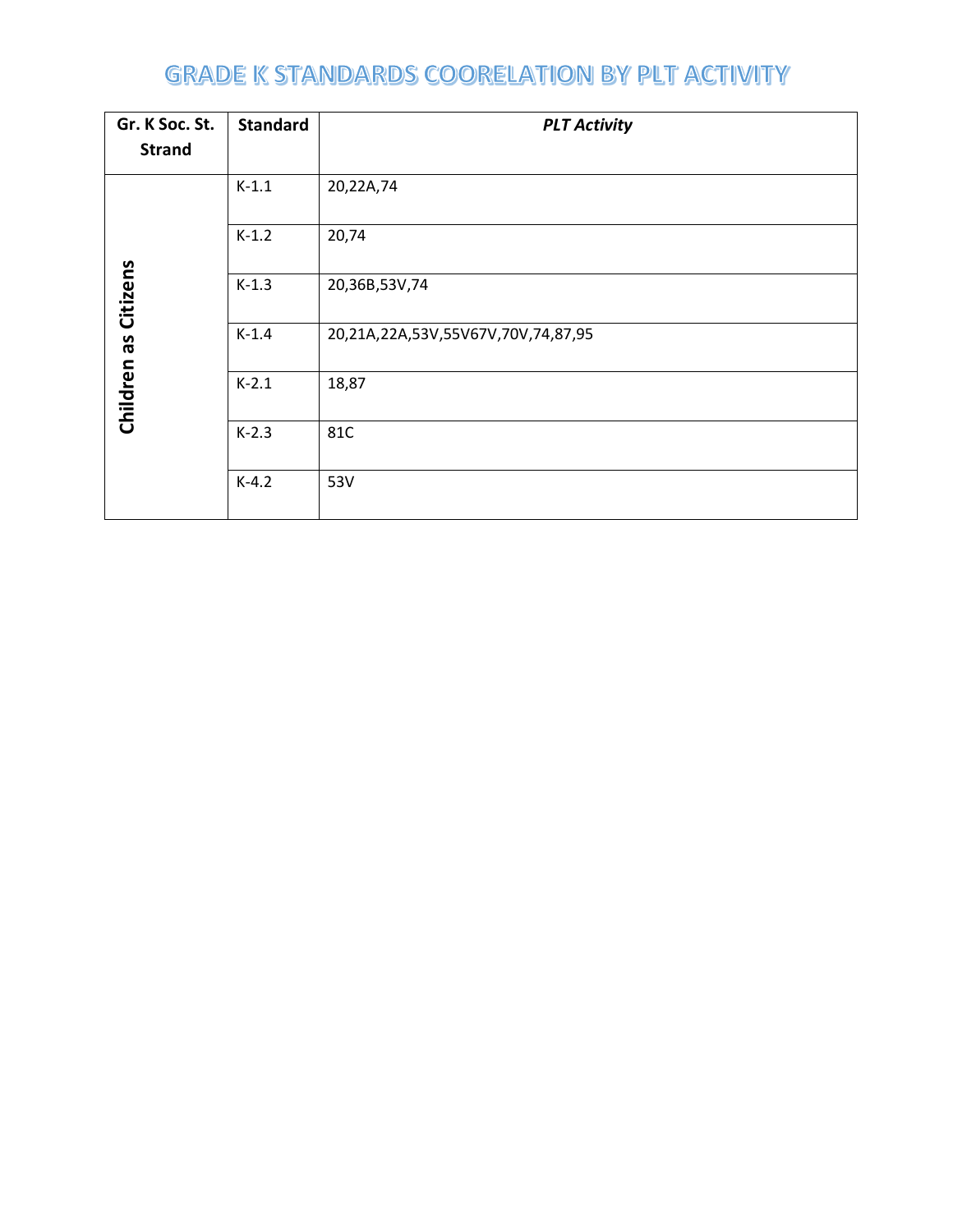| <b>PLT Activity</b>      | <b>Science</b>                                           | Math                             | <b>Social Studies</b> | <b>ELA</b>                                                                                      |
|--------------------------|----------------------------------------------------------|----------------------------------|-----------------------|-------------------------------------------------------------------------------------------------|
| $\mathbf{1}$             | $\bullet$ K.S.1A.1 $\bullet$ K.S.1A.2 $\bullet$ K.S.1A.4 | $\bullet$ K.G.2 $\Box$ K.G.5     |                       | $\bullet$ 1.1.1 $\bullet$ 1.3.1 $\bullet$ 1.3.2 $\bullet$ 1.4.1 $\bullet$ 1.4.2 $\bullet$ 1.4.3 |
|                          | $\bullet$ K.S.1A.5 $\bullet$ K.S.1A.6 $\bullet$ K.L.2A.  |                                  |                       | $\Box$ C.1.1 $\bullet$ C.1.2 $\Box$ C.1. $\Box$ C.1.5 $\bullet$ C.2.1 $\Box$ C.3.2              |
| The Shape of             | $\bullet$ K.P.4A.1                                       |                                  |                       |                                                                                                 |
| <b>Things</b>            |                                                          |                                  |                       |                                                                                                 |
| $\overline{2}$           | $\bullet$ K.S.1A.1 $\Box$ K.S.1A.2 $\bullet$ K.S.1A.4    |                                  |                       | $\bullet$ 1.1.1 $\bullet$ 1.3.1 $\bullet$ 1.3. $\bullet$ 1.4.1 $\bullet$ 1.4.2 $\bullet$ 1.4.3  |
|                          | $\bullet$ K.S.1A.6 $\bullet$ K.S.1A.8 $\bullet$ K.L.2A.1 |                                  |                       | $\bullet$ RI.9.5 $\Box$ W.1.1 $\Box$ W1.2 $\bullet$ W.2.1 $\bullet$ W.3.2                       |
| <b>Get in Touch with</b> | $\bullet$ K.L.2A.4 $\bullet$ K.P.4A.1                    |                                  |                       | $\bullet$ W.6. $\bullet$ C.1.2 $\bullet$ C.1.5 $\bullet$ C.2.1 $\bullet$ C.2.2                  |
| <b>Trees</b>             |                                                          |                                  |                       | $\Box$ C.3.1 $\Box$ C.3.2                                                                       |
|                          |                                                          |                                  |                       |                                                                                                 |
| $\boldsymbol{3}$         | $\bullet$ K.S.1A.1 $\bullet$ K.S.1A.2 $\bullet$ K.S.1A.3 |                                  |                       |                                                                                                 |
|                          | $\bullet$ K.S.1A.4 $\bullet$ K.S.1A.5 $\bullet$ K.S.1A.6 |                                  |                       |                                                                                                 |
| <b>Peppermint Beetle</b> | $\bullet$ K.S.1A.7 $\bullet$ K.S.1A.8 $\bullet$ K.L.2A.1 |                                  |                       |                                                                                                 |
|                          | $\Box$ K.L.2A.3 $\bullet$ K.L.2A.4 $\bullet$ K.L.2A.6    |                                  |                       |                                                                                                 |
|                          |                                                          |                                  |                       |                                                                                                 |
| 4A                       | $\bullet$ K.S.1A.1 $\bullet$ K.S.1A.2 $\Box$ K.S.1A.3    |                                  |                       | $\Box$ 1.1.1 $\Box$ 1.3.1 $\Box$ 1.3.2 $\Box$ 1.4.1 $\Box$ 1.4.2 $\Box$ 1.4.3                   |
|                          | $\bullet$ K.S.1A.4 $\Box$ K.S.1A.5 $\bullet$ K.S.1A.6    |                                  |                       | $\Box$ 1.5.1 $\bullet$ 1.5.2 $\Box$ W.1.1 $\Box$ W.1.2 $\bullet$ W.2.1                          |
| <b>Sounds Around</b>     | $\Box$ K.S.1A.7 $\bullet$ K.S.1A.8 $\bullet$ K.L.2A.1    |                                  |                       | $\Box$ W.2.2 $\Box$ W.3.1 $\bullet$ C.1.1 $\bullet$ C.1.2 $\Box$ C.1.5 $\bullet$ C.2.1          |
|                          | $\bullet$ K.L.2A.4 $\Box$ K.P.4A.3                       |                                  |                       |                                                                                                 |
|                          |                                                          |                                  |                       |                                                                                                 |
| 6A                       | $\bullet$ K.S.1A.1 $\bullet$ K.S.1A.2 $\bullet$ K.S.1A.4 | $\Box$ K.MDA.2 $\bullet$ K.MDA.3 |                       |                                                                                                 |
|                          | $\Box$ K.S.1A.5 $\Box$ K.S.1A.6 $\bullet$ K.S.1A.        | $\bullet$ K.MDA.4                |                       |                                                                                                 |
| <b>Picture This!</b>     | $\bullet$ K.S.1A.8 $\bullet$ K.L.2A.1 $\Box$ K.L.2A.3    |                                  |                       |                                                                                                 |
|                          | $\Box$ K.L.2A.5 $\Box$ K.L.2A.6 $\bullet$ K.P.4A.1       |                                  |                       |                                                                                                 |
|                          | $\Box$ K.P.4A.2 $\Box$ K.P.4A.3                          |                                  |                       |                                                                                                 |
|                          |                                                          |                                  |                       |                                                                                                 |
|                          |                                                          |                                  |                       |                                                                                                 |
|                          |                                                          |                                  |                       |                                                                                                 |
|                          |                                                          |                                  |                       |                                                                                                 |
|                          |                                                          |                                  |                       |                                                                                                 |

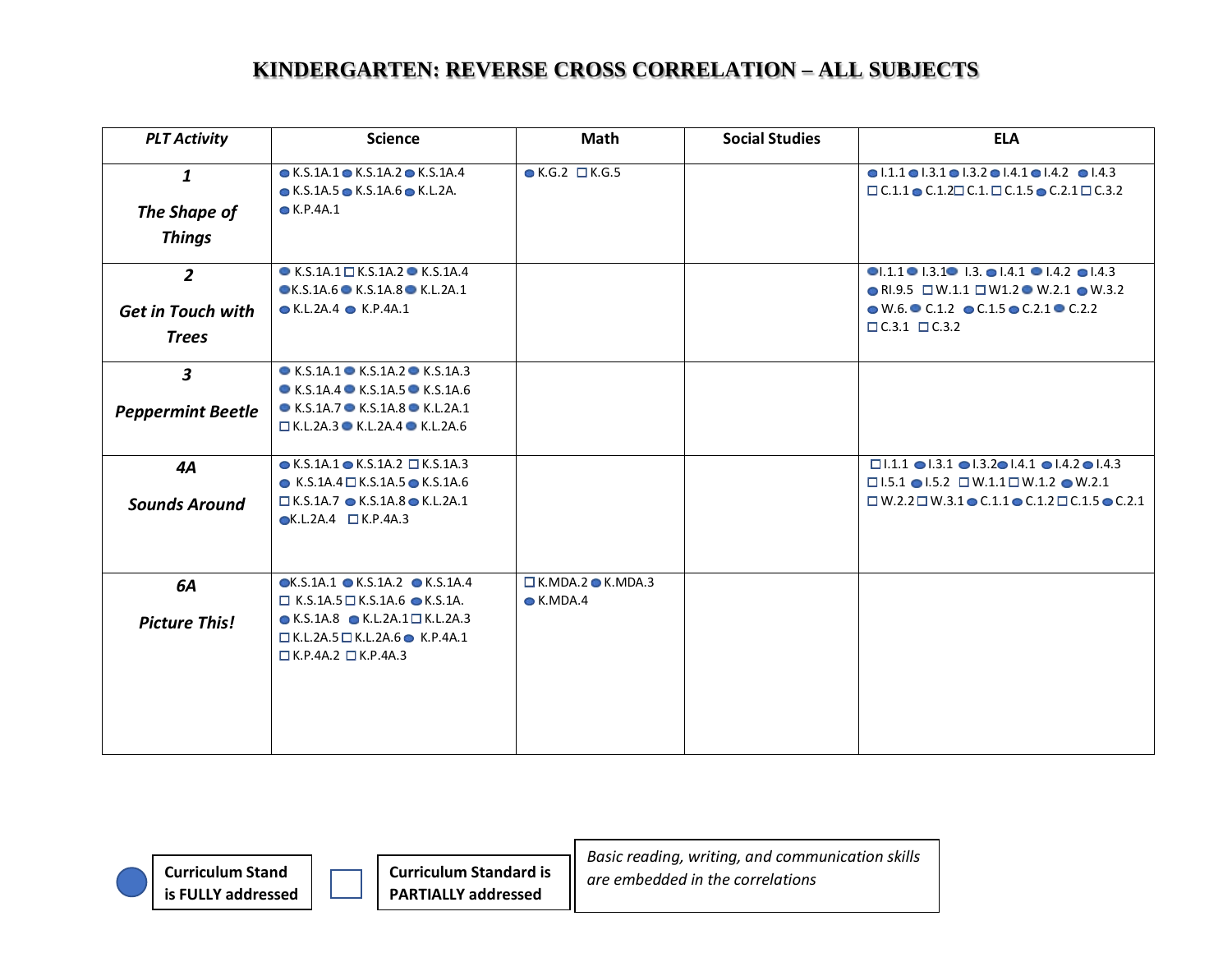| <b>PLT Activity</b>                               | <b>Science</b>                                                                                                                                                                                                                | Math                                   | <b>Social Studies</b>                                              | <b>ELA</b>                                                                                                                                                                                                                                                                                                                                                                                            |
|---------------------------------------------------|-------------------------------------------------------------------------------------------------------------------------------------------------------------------------------------------------------------------------------|----------------------------------------|--------------------------------------------------------------------|-------------------------------------------------------------------------------------------------------------------------------------------------------------------------------------------------------------------------------------------------------------------------------------------------------------------------------------------------------------------------------------------------------|
| 13A<br><b>We All Need Trees</b>                   | $\bullet$ K.S.1A.1 $\bullet$ K.S.1A.4 $\bullet$ K.S.1A.8 $\bullet$ K.L.2A.1<br>$\bullet$ K.P.4A.1 $\bullet$ K.P.4A.2                                                                                                          | $\bullet$ K.MDA.3                      |                                                                    | $\bullet$ 1.1.1 $\bullet$ 1.3.1 $\Box$ 1.3.2 $\bullet$ 1.4.1 $\Box$ 1.4.2 $\bullet$ 1.4.3 $\bullet$ 1.5.3<br>$\bullet$ C.1.1 $\bullet$ C.1.2 $\bullet$ C.2.1                                                                                                                                                                                                                                          |
| 16A<br><b>Pass the Plants,</b><br><b>Please</b>   | $\bullet$ K.S.1A.1 $\bullet$ K.S.1A.2 $\bullet$ K.S.1A.4 $\Box$ K.S.1A.6<br>$\bullet$ K.S.1A.8 $\bullet$ K.L.2A.1                                                                                                             | $\bullet$ K.MDA.3<br>$\bullet$ K.MDA.4 |                                                                    | $\bullet$ 1.2.1 $\bullet$ 1.4.1 $\Box$ 1.5.1 $\bullet$ 1.5.2 $\Box$ RI.4.3 $\bullet$ RI.8.1 $\Box$ W.1.1<br>$\square$ W.2.1 $\square$ W.4.1 $\bullet$ C.2.1 $\square$ C.2.2                                                                                                                                                                                                                           |
| 18<br>Tale of the Sun                             | $\bullet$ K.S.1A.1 $\Box$ K.S.1A.4 $\bullet$ K.S.1A.8                                                                                                                                                                         |                                        | $\overline{\Box} K$ -2.1                                           | $\bullet$ I.2.1 $\Box$ RL.1.1 $\bullet$ RL.5.1 $\bullet$ RL.5.2 $\Box$ RL.7.1 $\Box$ R.L.7.2<br>$\bullet$ RL.8.1 $\Box$ RL.11.1 $\bullet$ RL.13.1                                                                                                                                                                                                                                                     |
| 20<br><b>Environmental</b><br><b>Exchange Box</b> | $\bullet$ K.S.1.1 $\Box$ K.S.1.2 $\bullet$ K.S.1.4 $\bullet$ K.S.1.8 $\bullet$ K.L.2A.1<br>$\bullet$ K.L.2A.6                                                                                                                 |                                        | $\bullet$ K-1.1 $\bullet$ K-1.2<br>$\bullet$ K-1.3 $\bullet$ K-1.4 | $\bullet$ 1.1.1 $\bullet$ 1.2.1 $\bullet$ 1.3.1 $\bullet$ 1.3.2 $\bullet$ 1.4.1 $\bullet$ 1.4.2 $\bullet$ 1.4.3<br>$\bullet$ 1.5.1 $\bullet$ 1.5.2 $\Box$ RL.13.3 $\Box$ RI.5.1 $\Box$ RI.7.1 $\bullet$ RI.11.1<br>$\bullet$ RI.12.1 $\Box$ W.1.1 $\Box$ W.1.2 $\Box$ W.3.1 $\Box$ W.3.2 $\bullet$ C.1.1<br>$\Box$ C.1.4 $\Box$ C.1.5 $\bullet$ C.2.1 $\bullet$ C.2.2 $\bullet$ C.3.1 $\bullet$ C.3.2 |
| 21A<br><b>Adopt a Tree</b>                        | $\bullet$ K.S.1A.1 $\Box$ K.S.1A.2 $\bullet$ K.S.1A.4 $\Box$ K.S.1A.5<br>$\bullet$ K.S.1A.6 $\bullet$ K.S.1A.8 $\bullet$ K.L.2A.1 $\Box$ K.L.2A.2<br>$\bullet$ K.S.2A.4 $\bullet$ K.L.2A.6 $\Box$ K.E.3A.3 $\bullet$ K.P.4A.1 | $\bullet$ K.MDA.1<br>$\bullet$ K.MDA.2 | $\bullet$ K-1.4                                                    | $\bullet$ 1.1.1 $\bullet$ 1.3.1 $\bullet$ 1.3.2 $\bullet$ 1.4.1 $\bullet$ 1.4.2 $\bullet$ 1.4.3 $\bullet$ 1.5.1<br>$\bullet$ W.1.1 $\bullet$ W.2.1 $\square$ W.4.1 $\square$ W.4.4 $\square$ W.4.5 $\bullet$ W.4.8<br>$\bullet$ W.6.1 $\bullet$ W.6.2 $\bullet$ C.1.1 $\bullet$ C.1.2 $\Box$ C.1.5                                                                                                    |

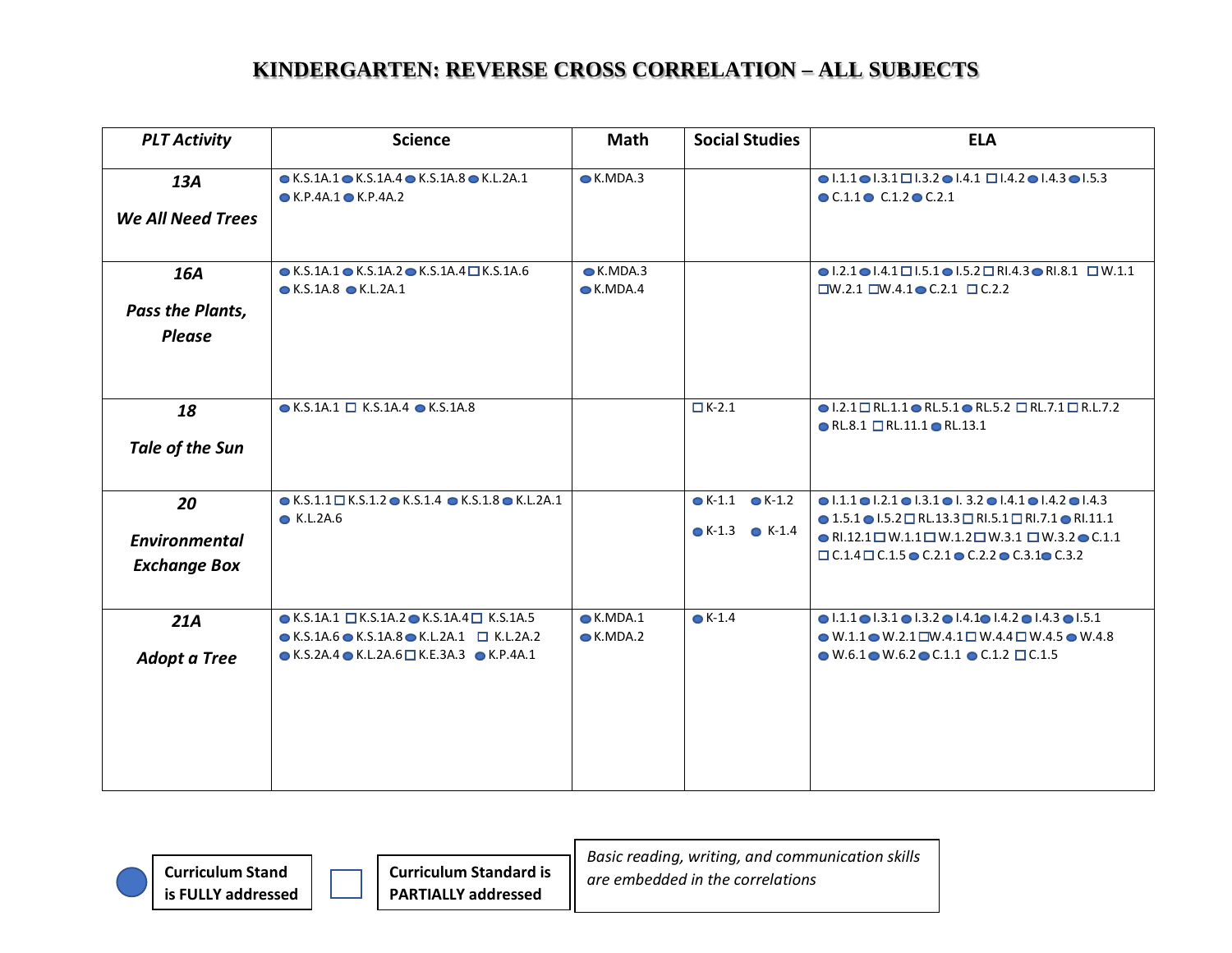| <b>PLT Activity</b>          | <b>Science</b>                                                                                                                                                                | Math                                                                                                                                           | <b>Social Studies</b>              | <b>ELA</b> |
|------------------------------|-------------------------------------------------------------------------------------------------------------------------------------------------------------------------------|------------------------------------------------------------------------------------------------------------------------------------------------|------------------------------------|------------|
| 22A                          | $\bullet$ K.S.1A.1 $\Box$ K.S.1A.2 $\Box$ K.S.1A.4<br>$\Box$ K.S.1A.5 $\bullet$ K.S.1A.6 $\Box$ K.S.1A.7                                                                      | $\bullet$ K.G.1 $\bullet$ K.MDA.3<br>$\bullet$ K.MDA.4                                                                                         | $\bullet$ K-1.2<br>$\bullet$ K-1.4 |            |
| <b>Trees as Habitats</b>     | $\Box$ K.S.1A.8 $\bullet$ K.L.2A.1 $\Box$ K.L.2A.2<br>$\bullet$ K.L.2A.3 $\bullet$ K.L.2A.4 $\bullet$ K.L.2A.5<br>$\bullet$ K.L.2A.6                                          |                                                                                                                                                |                                    |            |
| 25                           | $\bullet$ K.S.1A.1 $\bullet$ K.S.1A.2 $\Box$ K.S.1A.3                                                                                                                         | $K.NS.1$ $N.S.2$                                                                                                                               |                                    |            |
| <b>Birds and Worms</b>       | $\bullet$ K.S.1A.4 $\bullet$ K.S.1A.5 $\bullet$ K.S.1A.6<br>$\bullet$ K.S.1A.7 $\bullet$ K.S.1A.8 $\Box$ K.L.2A.1<br>$\bullet$ K.L.1A.3 $\bullet$ K.L.2A.6 $\bullet$ K.P.4A.1 | $\bullet$ K.NS.3 $\bullet$ K.NS.4<br>$\bullet$ K.NS.5 $\bullet$ K.NS.9<br>$\Box$ K.MDA.1 $\Box$ K.MDA.2<br>$\bullet$ K.MDA.3 $\bullet$ K.MDA.4 |                                    |            |
| 27                           | $\bullet$ K.S.1A.1 $\bullet$ K.S.1A.2 $\bullet$ K.S.1A.4                                                                                                                      | $K.NS.1$ <b>O</b> K.NS.5                                                                                                                       |                                    |            |
| <b>Every Tree for Itself</b> | $\bullet$ K.S.1A.5. $\bullet$ K.S.1A.6 $\Box$ K.S.1A.7<br>$\bullet$ K.1A.8 $\Box$ K.L.2A.1 $\bullet$ K.L.2A.2<br>$\bullet$ K.L.2A.6 $\bullet$ K.E.3A.4                        | $K.NS.6$ <b>C</b> K.MDA.3<br>$\bullet$ K.MDA.4                                                                                                 |                                    |            |
| 36B                          | $\bullet$ K.S.1A.1 $\bullet$ K.S.1A.4 $\Box$ K.S.1A.6<br>$\Box$ K.S.1A.7 $\Box$ K.P.4A.3                                                                                      | $\bullet$ K.MDA.3                                                                                                                              | $K-1.3$                            |            |
| <b>Pollution Search</b>      |                                                                                                                                                                               |                                                                                                                                                |                                    |            |
| 39A                          | $\Box$ K.S.1A.1 $\Box$ K.S.1A.4 $\Box$ K.S.1A.8                                                                                                                               |                                                                                                                                                |                                    |            |
| <b>Energy Sleuths</b>        |                                                                                                                                                                               |                                                                                                                                                |                                    |            |
|                              |                                                                                                                                                                               |                                                                                                                                                |                                    |            |
|                              |                                                                                                                                                                               |                                                                                                                                                |                                    |            |
|                              |                                                                                                                                                                               |                                                                                                                                                |                                    |            |

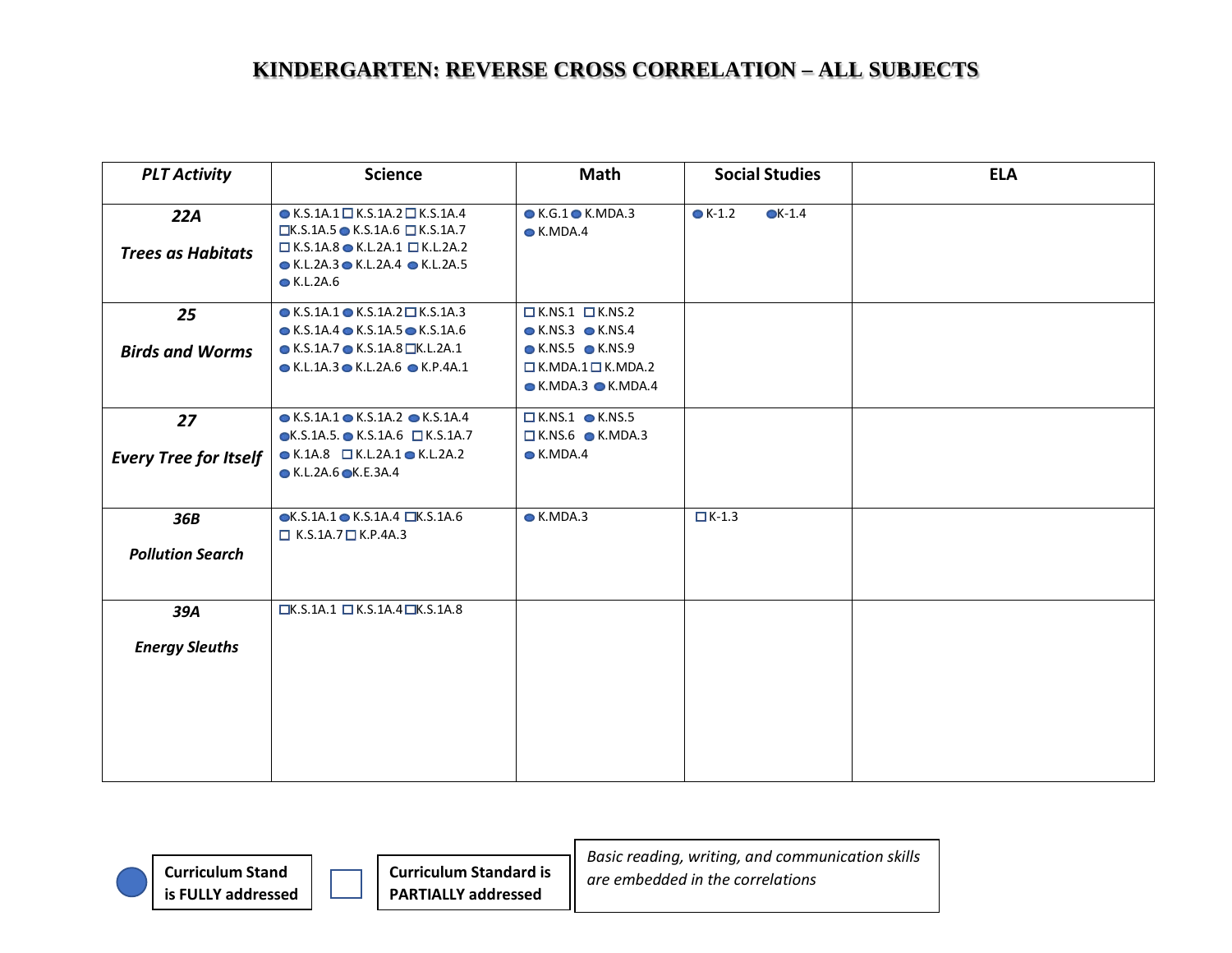| <b>PLT Activity</b>       | <b>Science</b>                                                                                                    | Math                                            | <b>Social Studies</b> | <b>ELA</b>                                                                                                                                                                                         |
|---------------------------|-------------------------------------------------------------------------------------------------------------------|-------------------------------------------------|-----------------------|----------------------------------------------------------------------------------------------------------------------------------------------------------------------------------------------------|
| 41V                       | $\bullet$ K.S.1A.1 $\Box$ K.S.1A.2 $\bullet$ K.S.1A.3<br>$\bullet$ K.S.1A.4 $\bullet$ K.S.1A.5 $\bullet$ K.S.1A.6 | $\bullet$ K.MDA.1 $\bullet$ K.MDA.2<br>IK.MDA.4 |                       | $\bullet$ 1.1.1 $\bullet$ 1.3.1 $\bullet$ 1.3.2 $\bullet$ 1.4.1 $\bullet$ 1.4.2 $\bullet$ 1.4.3<br>$\bullet$ 1.5.1 $\bullet$ 1.5.2 $\bullet$ W.6.1 $\bullet$ C.1.1 $\bullet$ C.1.2 $\bullet$ C.1.4 |
| <b>How Plants Grow</b>    | $\bullet$ K.S.1A.7 $\bullet$ K.S.1A.8 $\Box$ K.L.2A.1<br>$\bullet$ K.L.2A.2 $\Box$ K.L.2A.4                       |                                                 |                       | $C.1.5$ $C.2.1$                                                                                                                                                                                    |
| 43                        | $\bullet$ K.S.1A.1 $\Box$ K.S.1A.2 $\Box$ K.S.1A.3                                                                |                                                 |                       |                                                                                                                                                                                                    |
|                           | $\bullet$ K.S.1A.4 $\Box$ K.S.1A.5 $\bullet$ K.S.1A.6                                                             |                                                 |                       |                                                                                                                                                                                                    |
| <b>Have Seeds Will</b>    | $\Box$ K.S.1A.7 $\Box$ K.S.1A.8 $\Box$ K.L.2A.1                                                                   |                                                 |                       |                                                                                                                                                                                                    |
| <b>Travel</b>             | $\Box$ K.L.2A.2 $\Box$ K.L.2A.6                                                                                   |                                                 |                       |                                                                                                                                                                                                    |
| 46                        | $\Box$ K.S.1A.1 $\bullet$ K.S.1A.4 $\bullet$ K.S.1A.6                                                             |                                                 |                       | $\bullet$ 1.1.1 $\bullet$ 1.1.3 $\bullet$ 1.3.2 $\bullet$ 1.4.1 $\bullet$ 1.4.2 $\bullet$ 1.4.3                                                                                                    |
|                           | $\Box$ K.S.1A.7 $\bullet$ K.S.1A.8 $\bullet$ K.L.2A.1                                                             |                                                 |                       | $\bullet$ 1.5.1 $\bullet$ 1.5.2 $\bullet$ W.2.1 $\bullet$ C.1.1 $\bullet$ C.1.2 $\bullet$ C.1.4                                                                                                    |
| <b>School Yard Safari</b> | $\Box$ K.L.2A.3 $\Box$ K.L.2A.4 $\Box$ K.L.2A.5                                                                   |                                                 |                       | $C.1.5$ $C.2.1$                                                                                                                                                                                    |
|                           | $\bullet$ K.L.2A.6 $\Box$ K.P.4A.2 $\Box$ K.P.4A.3                                                                |                                                 |                       |                                                                                                                                                                                                    |
| 47V                       | $\Box$ K.S.1A.1 $\bullet$ K.S.1A.4 $\bullet$ K.S.1A.6                                                             | $\bullet$ K.MDA.1 $\bullet$ K.MDA.2             |                       |                                                                                                                                                                                                    |
|                           | $\Box$ K.S.1A.7 $\bullet$ K.S.1A.8 $\bullet$ K.L.2A.1                                                             | K.MDA.4                                         |                       |                                                                                                                                                                                                    |
| <b>Are Vacant Lots</b>    | $\Box$ K.L.2A.3 $\Box$ K.L.2A.4 $\Box$ K.I.2A.5                                                                   |                                                 |                       |                                                                                                                                                                                                    |
| Vacant?                   | $\bullet$ K.L.2A.6 $\Box$ K.P.4A.2 $\Box$ K.P.4A.3                                                                |                                                 |                       |                                                                                                                                                                                                    |
| 49V                       | $\bullet$ K.S.1A.1 $\Box$ K.S.1A.2 $\bullet$ K.S.1A.8                                                             |                                                 |                       |                                                                                                                                                                                                    |
| <b>Tropical Treehouse</b> |                                                                                                                   |                                                 |                       |                                                                                                                                                                                                    |
|                           |                                                                                                                   |                                                 |                       |                                                                                                                                                                                                    |
|                           |                                                                                                                   |                                                 |                       |                                                                                                                                                                                                    |
|                           |                                                                                                                   |                                                 |                       |                                                                                                                                                                                                    |
|                           |                                                                                                                   |                                                 |                       |                                                                                                                                                                                                    |

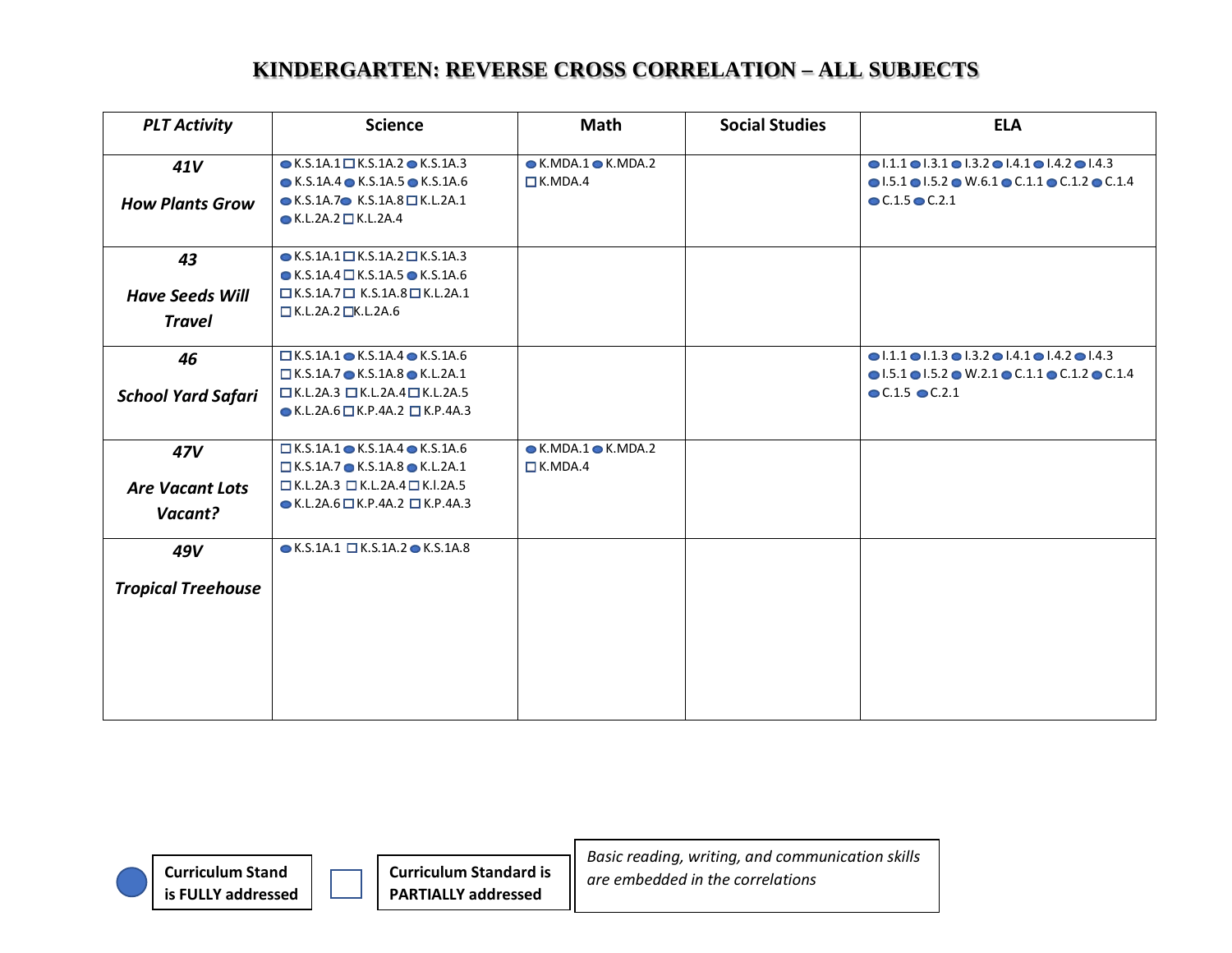| <b>PLT Activity</b>       | <b>Science</b>                                                                                           | Math                                | <b>Social Studies</b> | <b>ELA</b>                                                                                                                   |
|---------------------------|----------------------------------------------------------------------------------------------------------|-------------------------------------|-----------------------|------------------------------------------------------------------------------------------------------------------------------|
| 53V                       | $\Box$ K.S.1A.2 $\Box$ K.S.1A.4 $\bullet$ K.S.1A.6<br>$\bullet$ K.S.1A.8 $\Box$ K.P.4A.3                 | $\bullet$ K.MDA.3 $\bullet$ K.MDA.4 | $\Box K-4.2$          |                                                                                                                              |
| <b>On the Move</b>        |                                                                                                          |                                     |                       |                                                                                                                              |
|                           |                                                                                                          |                                     |                       |                                                                                                                              |
| 54A                       | $\bullet$ K.S.1A.1 $\bullet$ K.S.1A.8                                                                    |                                     | $K-1.3$ $K-1.4$       | $\Box$ 1.1.1 $\Box$ 1.4.3 $\Box$ 1.5.1 $\Box$ 1.5.2 $\Box$ RI.1.1 $\bullet$ RI.12.1                                          |
| I'd Like to Visit a       |                                                                                                          |                                     |                       | $\bullet$ C.1.1 $\bullet$ C.1.2 $\bullet$ C.1.4 $\bullet$ C.1.5 $\bullet$ C.2.1 $\bullet$ C.5.1                              |
| <b>Place Where</b>        |                                                                                                          |                                     |                       |                                                                                                                              |
|                           |                                                                                                          |                                     |                       |                                                                                                                              |
| 55V                       |                                                                                                          |                                     | $\bullet$ K-1.3       | $\Box$ 1.1.1 $\Box$ 1.3.1 $\Box$ 1.3.2 $\bullet$ 1.4.1 $\bullet$ 1.4.2 $\bullet$ 1.4.3                                       |
| <b>Planning the Ideal</b> |                                                                                                          |                                     |                       | $\Box$ W.2.1 $\bullet$ C.1.1 $\bullet$ C.2.1                                                                                 |
| <b>Community</b>          |                                                                                                          |                                     |                       |                                                                                                                              |
|                           |                                                                                                          |                                     |                       |                                                                                                                              |
| 61                        | $\bullet$ K.S.1A.1 $\bullet$ K.S.1A.2 $\bullet$ K.S.1A.4                                                 |                                     |                       | $\bullet$ 1.1.1 $\Box$ 1.3.1 $\bullet$ 1.3.2 $\bullet$ 1.4.1 $\Box$ 1.4.2 $\bullet$ 1.4.3                                    |
| <b>The Closer You</b>     | $\bullet$ K.S.1A.6 $\Box$ K.S.1A.7 $\Box$ K.S.1A.8<br>$\bullet$ K.L.2A.1 $\Box$ K.L.2A.4 $\Box$ K.S.2A.6 |                                     |                       | $\Box$ 1.5.1 $\bullet$ 1.5.2 $\bullet$ W.2.1 $\bullet$ C.1.1 $\bullet$ C.1.2 $\bullet$ C.1.5<br>$\bullet$ C.2.1 $\Box$ C.3.2 |
| Look                      |                                                                                                          |                                     |                       |                                                                                                                              |
|                           |                                                                                                          |                                     |                       |                                                                                                                              |
| 62                        | $\bullet$ K.S.1A.1 $\bullet$ K.S.1A.2 $\bullet$ K.S.1A.4                                                 |                                     |                       | $\bullet$ 1.1.1 $\bullet$ 1.3.1 $\bullet$ 1.3.2 $\bullet$ 1.4.1 $\bullet$ 1.4.3 $\bullet$ C.1.1                              |
| To Be a Tree              | $\Box$ K.S.1A.6 $\bullet$ K.S.1A.8 $\Box$ K.L.2A.1<br>● K.L.2A.2 ● K.L.2A.6                              |                                     |                       |                                                                                                                              |
|                           |                                                                                                          |                                     |                       |                                                                                                                              |
|                           |                                                                                                          |                                     |                       |                                                                                                                              |
|                           |                                                                                                          |                                     |                       |                                                                                                                              |
|                           |                                                                                                          |                                     |                       |                                                                                                                              |
|                           |                                                                                                          |                                     |                       |                                                                                                                              |

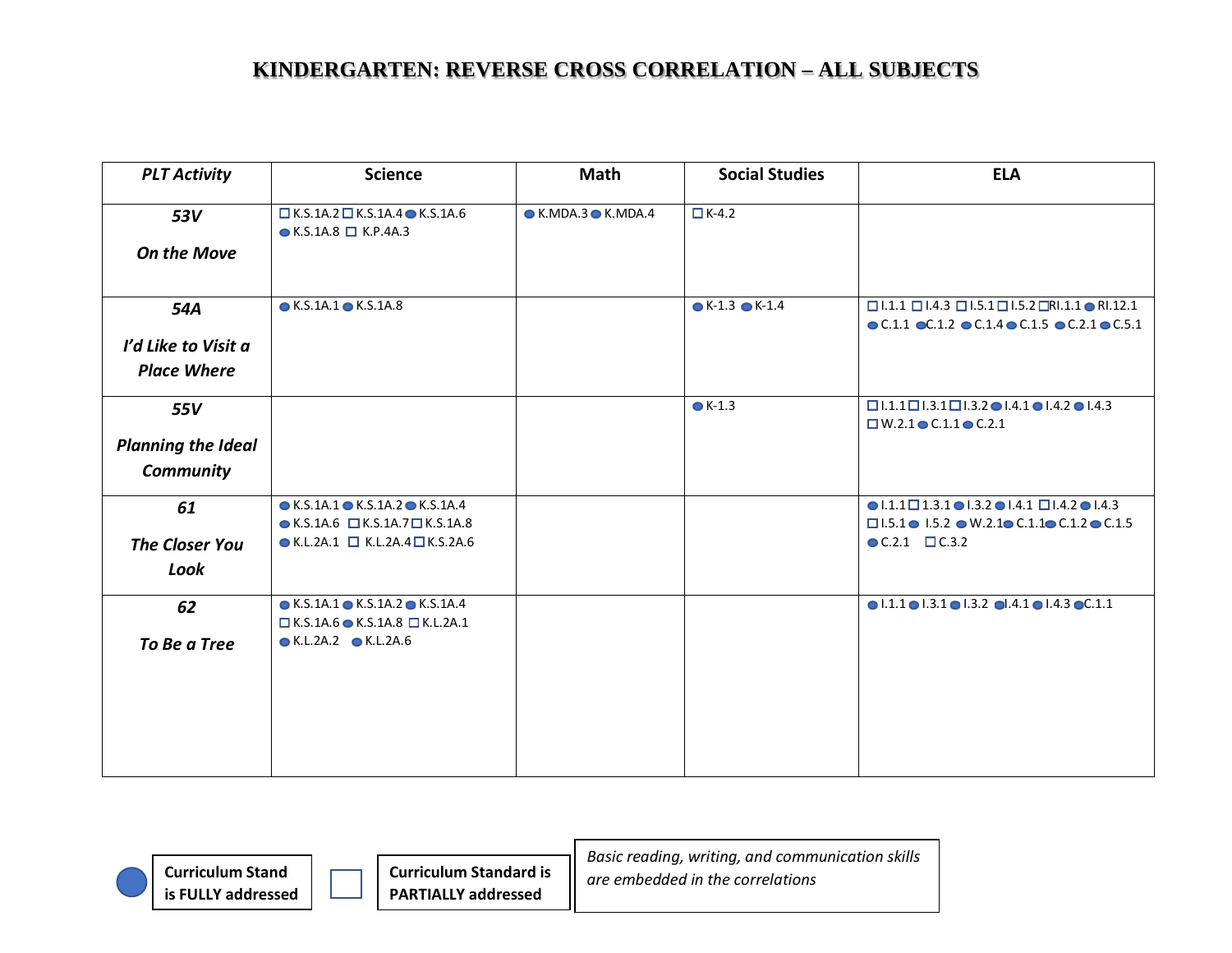| <b>PLT Activity</b>      | <b>Science</b>                                                                                                                                       | <b>Math</b>                            | <b>Social Studies</b> | <b>ELA</b> |
|--------------------------|------------------------------------------------------------------------------------------------------------------------------------------------------|----------------------------------------|-----------------------|------------|
| 63V                      | $\bullet$ K.S.1A.1 $\bullet$ K.S.1A.2 $\Box$ K.S.1A.6<br>$\bullet$ K.S.1A.8 $\bullet$ K.L.2A.1 $\bullet$ K.L.2A.2                                    |                                        |                       |            |
| <b>Tree Factory</b>      | $\bullet$ K.L.2A.6                                                                                                                                   |                                        |                       |            |
| 64                       | $\bullet$ K.S.1A.1 $\Box$ K.S.1A.2 $\bullet$ K.S.1A.4                                                                                                |                                        |                       |            |
| <b>Looking at Leaves</b> | $\bullet$ K.S.1A.5 $\bullet$ K.S.1A.6 $\Box$ K.S.1A.7<br>$\bullet$ K.S.1A.8 $\bullet$ K.L.2A.1 $\Box$ K.L.2A.2<br>$\Box$ K.L.2A.6 $\bullet$ K.P.4A.1 |                                        |                       |            |
| 65                       | $\bullet$ K.S.1A.1 $\bullet$ K.S.1A.4 $\bullet$ K.S.1A.5                                                                                             | $\n  L$ K.MDA.1 $\n  L$ K.MDA.2        |                       |            |
| <b>Bursting Buds</b>     | $\bullet$ K.S.1A.6 $\Box$ K.S.1A.7 $\bullet$ K.S.1A.8<br>$\bullet$ K.L.2A.1 $\Box$ K.L.2A.2 $\bullet$ K.L.2A.3                                       |                                        |                       |            |
| 67V                      | $\bullet$ K.S.1A.1 $\bullet$ K.S.1A.2 $\bullet$ K.S.1A.5<br>$\bullet$ K.S.1A.6 $\bullet$ K.1A.8 $\bullet$ K.L.2A.1                                   | $\bullet$ K.MDA.1<br>$\bullet$ K.MDA.2 | $\bullet$ K-1.4       |            |
| <b>How Big is Your</b>   | ● K.L.2A.4                                                                                                                                           |                                        |                       |            |
| Tree?                    |                                                                                                                                                      |                                        |                       |            |
| <b>70A</b>               | $\bullet$ K.S.1A.1 $\bullet$ K.S.1A.2 $\bullet$ K.S.1A.3<br>$\bullet$ K.S.1A.4 $\bullet$ K.S.1A.5 $\bullet$ K.S.1A.6                                 | $\bullet$ K.MDA.1<br>$\bullet$ K.MDA.2 | $\bullet$ K-1.4       |            |
| <b>Soil Stories</b>      | $\bullet$ K.S.1A.7 $\bullet$ K.S.1A.8 $\bullet$ K.L.2A.6<br>K.P.4A.1                                                                                 |                                        |                       |            |
|                          |                                                                                                                                                      |                                        |                       |            |

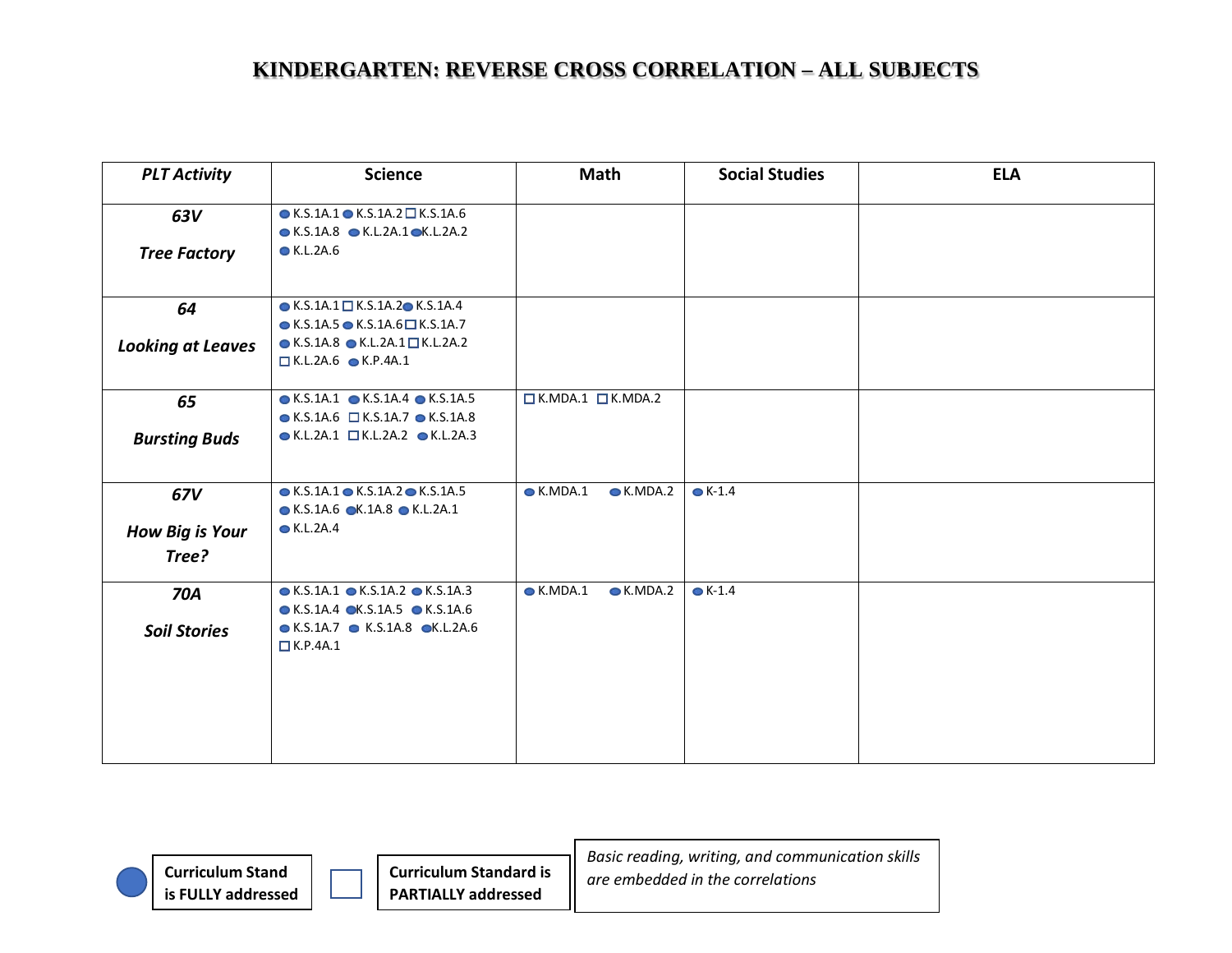| <b>PLT Activity</b>     | <b>Science</b>                                                                                                       | <b>Math</b> | <b>Social Studies</b>                           | <b>ELA</b>                                                                                                                                                                                |
|-------------------------|----------------------------------------------------------------------------------------------------------------------|-------------|-------------------------------------------------|-------------------------------------------------------------------------------------------------------------------------------------------------------------------------------------------|
| 74                      |                                                                                                                      |             | $\bullet$ K-1.2 $\bullet$ K-1.3 $\bullet$ K-1.4 |                                                                                                                                                                                           |
| People, Places, and     |                                                                                                                      |             | $CK-2.3$                                        |                                                                                                                                                                                           |
| <b>Things</b>           |                                                                                                                      |             |                                                 |                                                                                                                                                                                           |
| 78A                     | $\bullet$ K.S.1A.1 $\bullet$ K.S.1A.2 $\bullet$ K.S.1A.4<br>$\bullet$ K.S.1A.6 $\bullet$ K.S.1A.8 $\bullet$ K.L.2A.1 |             |                                                 | $\bullet$ 1.1.1 $\bullet$ 1.3.1 $\bullet$ 1.3.2 $\bullet$ 1.4.1 $\bullet$ 1.4.3 $\bullet$ RL.5.1<br>$\bullet$ RL.5.2 $\bullet$ RL.8.1 $\bullet$ RL.11.2 $\bullet$ RL.13.1 $\bullet$ C.1.1 |
| <b>Signs of Fall</b>    | $\bullet$ K.E.3A.3                                                                                                   |             |                                                 | $\bullet$ C.1.2 $\bullet$ C.1.4 $\bullet$ C.1.5 $\bullet$ C.2.1                                                                                                                           |
| 79V                     | $\bullet$ K.S.1A. $\bullet$ K.L.2A.1 $\Box$ K.L.2A.2                                                                 |             |                                                 | $\bullet$ 1.1.1 $\bullet$ 1.4.1 $\bullet$ C.1.1                                                                                                                                           |
| <b>Tree Life Cycle</b>  |                                                                                                                      |             |                                                 |                                                                                                                                                                                           |
| 81C                     | $\bullet$ K.S.1A.1 $\bullet$ K.S.1A.2 $\bullet$ K.S.1A.6                                                             |             | $\bullet$ K-2.3                                 |                                                                                                                                                                                           |
| <b>Living with Fire</b> |                                                                                                                      |             |                                                 |                                                                                                                                                                                           |
| 87                      | $\bullet$ K.S.1A.1 $\bullet$ K.S.1A.2 $\square$ K.S.1A.6<br>$\bullet$ K.S.1A.7 $\bullet$ K.S.1A.8 $\Box$ K.L.2A.1    |             | $K-1.4$ $K-2.1$                                 | $\bullet$ 1.1.1 $\bullet$ 1.2.1 $\bullet$ 1.4.1 $\bullet$ 1.5.1 $\bullet$ 1.5.2 $\bullet$ RL.5.1<br>$\bullet$ RL.5.2 $\bullet$ RL.8.1 $\bullet$ C.1.1 $\bullet$ C.1.2 $\bullet$ C.1.4     |
| <b>Earth Manners</b>    | $\Box$ K.L.2A.3 $\Box$ K.L.2A.4 $\Box$ K.L.2A.5                                                                      |             |                                                 | $C.1.5$ $C.2.1$                                                                                                                                                                           |
| 95                      |                                                                                                                      |             | $\bullet$ K-1.4                                 | $\bullet$ 1.3.1 $\bullet$ C.1.1 $\bullet$ C.1.2 $\bullet$ C.1.5 $\bullet$ C.2.1                                                                                                           |
| <b>Did You Notice?</b>  |                                                                                                                      |             |                                                 |                                                                                                                                                                                           |